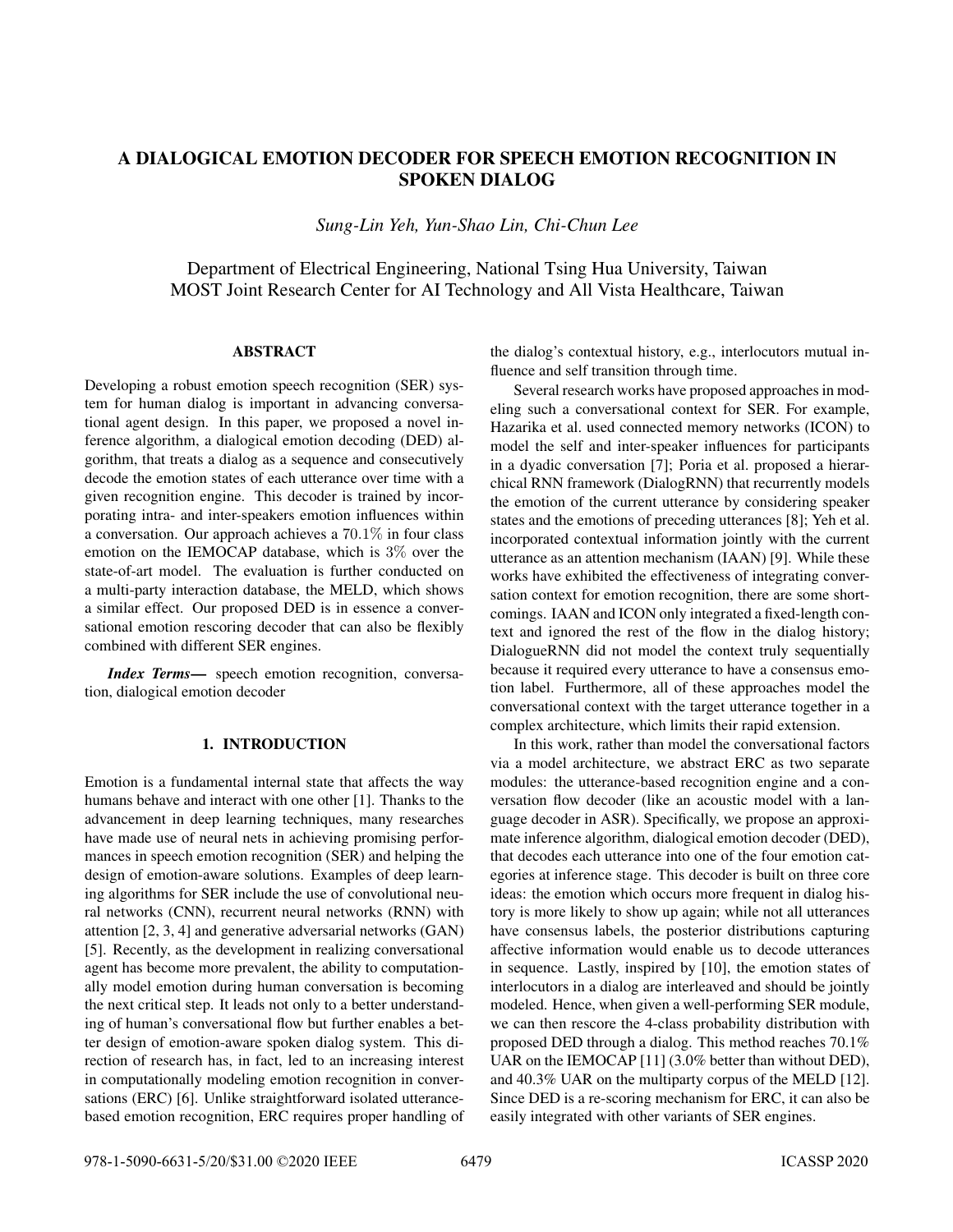| Dataset        | Ang  | Hap/Joy | Neu  | Sad   | Ave. speaker<br>per dialog | Ave. dialog<br>length |  |
|----------------|------|---------|------|-------|----------------------------|-----------------------|--|
| <b>IEMOCAP</b> | 1103 | 648     | 1708 | 11084 |                            | 49.2                  |  |
| <b>MELD</b>    | 1607 | 2308    | 6436 | 1002  | 2.7                        | 9.6                   |  |

Table 1. The label distribution and statistics of the IEMOCAP and the MELD.

# 2. METHODOLOGY

#### 2.1. Dataset Description

In this paper, we conduct experiments on two different datasets: the IEMOCAP [11] and the MELD [12].

IEMOCAP is a benchmark dataset widely used in the field of SER. It contains five sessions with two speakers engaging in different conversational scenarios in each dialog. In this paper, we consider four categories as our classification target: anger, happiness, neutral and sadness. While the results are reported on those utterances with consensus labels, all utterances are used in the decoding process.

MELD is a multi-party conversational dataset collected from TV-series, 'Friends'. The database is already split in training, development and testing sets annotated with seven emotions. Here, we consider the same four categories as the IEMOCAP: anger, joy, neutral and sadness.

Table 1 summarizes various key statistics of the two datasets, and we also note that the average dialog length is much shorter in the MELD as compared to the IEMOCAP.

# 2.2. Task Definition

Given a dialog  $U = \{u_1, ..., u_T\}$ , at each time  $t \in [1, T]$ our goal is to recognize  $y_t$ , i.e., the emotion of  $u_t$ , depends on the sequence of preceding  $t - 1$  predicted emotion states  $Y_{1:t-1} = \{y_1, ..., y_{t-1}\}\$ across U. The probability generated for Y is calculated as:

$$
p(Y, Z) = p(y_1|x_1) \prod_{t=2}^{T} p(y_t|x_t) p(y_t, z_t | Y_{1:t-1}, Z_{1:t-1})
$$
 (1)

where  $Z = \{z_1, ..., z_T\}$  with  $z_t \in \{0, 1\}$  is a indicator random variable,  $z_t = 1$  as speaker's emotion differs from his/her previous one,  $z_t = 0$ ; otherwise.  $z_1$  is defined as 1.  $x_t$  is the current data point. Additionally, the probability of recognizing the  $t^{th}$  emotion state  $y_t$  can be factorized into:

$$
p(y_t|x_t) p(y_t, z_t|Y_{1:t-1}, Z_{1:t-1})
$$
  
=  $p(y_t|x_t) p(y_t|z_t, Y_{1:t-1}) p(z_t|Z_{1:t-1}).$  (2)

Here  $p(y_t|x_t)$ ,  $p(y_t|z_t, Y_{1:t-1})$ ,  $p(z_t|Z_{1:t-1})$  model the current utterance emotion distribution, probability of emotion assignment based on the past predicted utterances, and the probability of shift (change) in emotion state across time, respectively. Figure 1 shows an overview of emotion decoding process. Each module will be elaborated in Section 2.3.



Fig. 1. An illustration of dialogical emotion decoder: including both emotion assignment based on prior predicted sequence and emotion shift that models the probabilistic change of emotion states over time.

# 2.3. Dialogical Emotion Decoder (DED)

#### *2.3.1. Emotion Classification Module*

The decoding process of DED is built on top of a SER model. With a pre-trained emotion classifier parametrized by  $\Theta$ , this classifier is learned to predict a probability distribution of current utterance over four emotion categories given the current behavior sample  $x_t$  and  $\Theta$ :

$$
p(y_t = l | x_t, \Theta), l \in E,
$$
\n(3)

where  $E = \{ang, hap, neu, sad\}$ . In this paper, we use IAAN [9] as our emotion classification module. Here  $x_t$  is defined as a triple of  $(u_c, u_p, u_r)$ , the current utterance  $u_c$ , the previous utterance of the current speaker  $u_p$  and the previous utterance of the interlocutor  $u_r$ . IAAN employs two GRUs for the current utterance and preceding utterances of the speaker and the interlocutor. It leverages the contextual information and affective influences from previous utterances through an attention network that better models the emotion of the current utterance. To lower the computational cost, IAAN is retrained by using unidirectional GRU in modeling the current utterance instead of bidirectional GRU. While our classification module is based on IAAN, DED is not restricted to IAAN; the classification module can be replaced with any other 4-class emotion classifiers.

#### *2.3.2. Emotion Shift Modeling*

While several works have modeled the emotion flow, i.e., often considered emotion follows a smooth transition in conversation [6, 7, 8, 9], these works have not paid attention to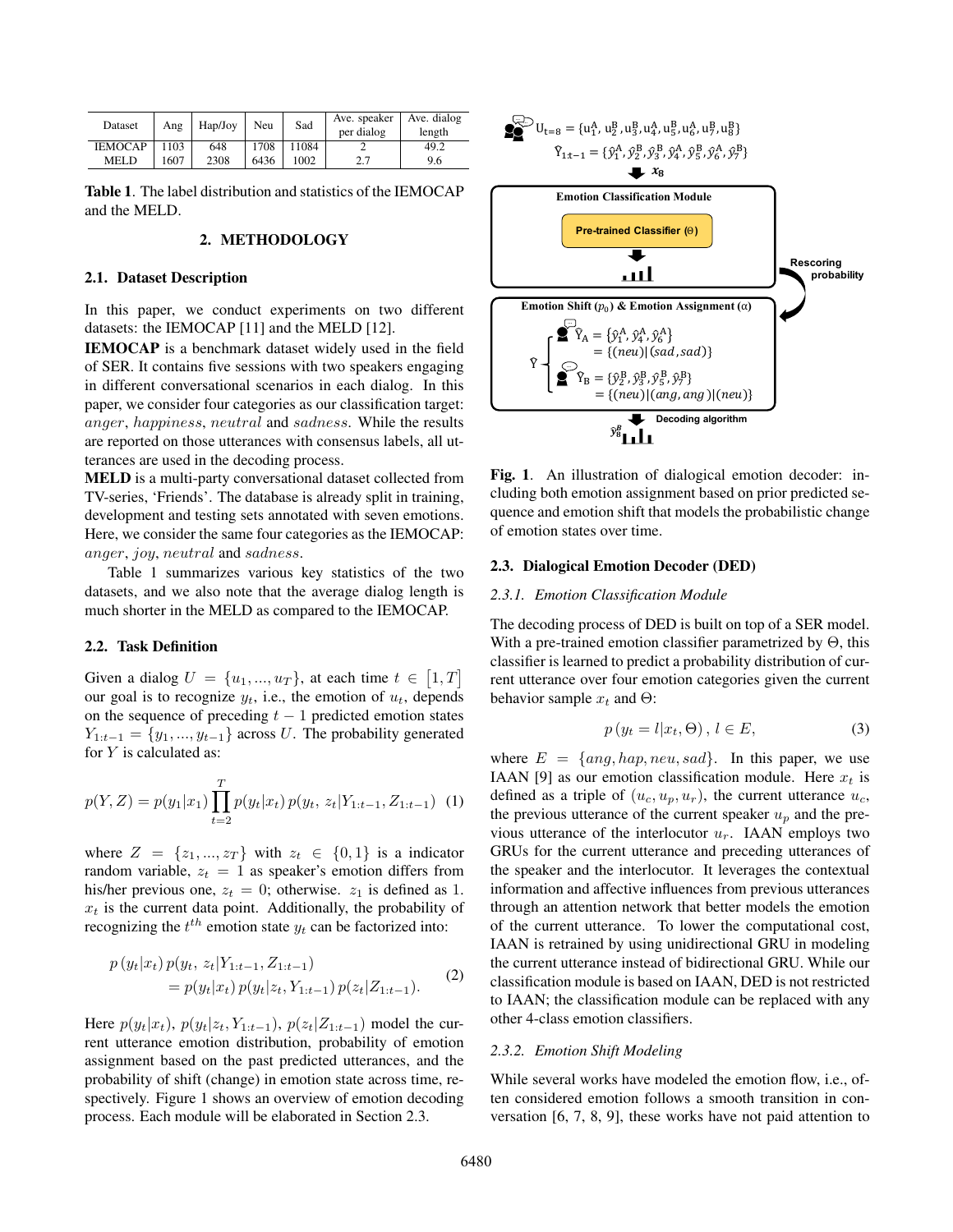the present of an emotion shift for an individual speaker. For example, in Figure 1, observed from two speakers' utterance sequences  $Y_A, Y_B$ , there are emotion shifts ( $z_t = 1$ ) at  $t = 4$ in  $Y_A$  and  $t = 3, 7$  in  $Y_B$ . To account for these changes of states, we model the emotion shift of speakers at time  $t$  in a dialog by introducing a bernoulli (binary) distribution with parameter  $p_0$ :

$$
z_t \stackrel{i.i.d.}{\sim} Bernoulli(p_0). \tag{4}
$$

We can estimate  $p_0$  from the training data:

$$
\hat{p}_0 = \frac{\sum_{i=1}^N \sum_{p=1}^M \sum_{j=2}^{T_{i,p}} \mathbb{1}[y_{i,j}^p = y_{i,j-1}^p]}{\sum_{i=1}^N \sum_{p=1}^M (T_{i,p} - 1)},\tag{5}
$$

where  $N$ ,  $M$  represent the number of training dialogs and the number of participants in that dialog respectively.  $T_{i,p}$  is the number of speaker p's utterances in  $i^{th}$  dialog.  $y_{i,j}^p$  is the  $j^{th}$ emotion states of speaker  $p$  in  $i<sup>th</sup>$  dialog. In addition, in the estimation,  $y_{i,j}^p$  does not necessary belong to E [11, 12].

#### *2.3.3. Emotion Assignment Process*

Past works only consider short local context in a dialog to improve the SER performance and ignore the rest of the past sequence in the conversation. In this paper, we utilize a distance-dependent Chinese restaurant process (ddCRP) [13] for emotion assignment. It is a clustering approach that has been utilized in image segmentation [14], text modeling [15] and speaker diarization [10]. We use it to model the emotion turns of speakers in a dialog with bounded-interleaved states: anger, happiness, neutral, sadness. Regarding those utterances that do not have consensus labels in these four classes, we estimate their probability distribution over the four emotions with pre-trained IAAN. During the assignment process, states can only jump between these four categories, and the occurred state is assigned to corresponding emotion block. The probability assigned to current state  $y_t$  is determined as follows:

$$
p(y_t = l | z_t = 1, Y_{1:t-1}) \propto \begin{cases} N_{l,t-1}, & l \in Y_{1:t-1} \\ \alpha, & l \in new \, state \end{cases},
$$
\n(6)

where  $N_{l,t-1}$  denotes the size of the emotion block for emotion l up to time  $t - 1$ . An emotion block is defined as a sequence that has the longest common-emotion consecutive utterances uttered by an individual speaker.

As illustrated in Figure 1, we have a dialog  $U$  of two speakers A and B. In this case, there are two blocks in  $Y_A$  and three blocks in  $Y_B$ , the size of the emotion block for emotion *l* is defined as  $N_{l,t-1} = N_{l,t-1}^A + N_{l,t-1}^B$ . Thus, we have  $N_{ang,7} = 0+1, N_{neu,7} = 1+2, N_{sad,7} = 1+0$ , and the probability assigned to a state shown in preceding  $t - 1$  predicted states  $Y_{1:t-1}$  is proportional to its block size. On the other hand, for states not shown in  $Y_{1:t-1}$ , we assign them a probability that is proportional to a constant  $\alpha \in \mathbb{R}$ . When  $z_t = 0$ ,

speaker's current emotion remains unchanged as his/her previous one. Let  $C_t$  be the number of unique present states up to t, note that the maximum of  $C_t = 4$ . The joint distribution of Y under the condition  $Z$ ,  $\alpha$  is:

$$
p(Y|Z,\alpha) = \frac{\alpha^{C_T-1} \prod_{l \in E} \Gamma(N_{l,T})}{\prod_{t=2}^T (\sum_{l \in E} N_{l,t-1} + \alpha)^{1[z_t=1]}}.
$$
 (7)

Eq.(7) has the same mathematical form as Eq.(8) in [10], but bounded to E. In general, we set  $\alpha = 1$  for a new state.

#### *2.3.4. Decoding*

Given a testing dialog  $U$ , we treat  $U$  as a sequence and select emotions from all possible states  $E$  that maximizes posterior probability from the emotion classification module, emotion shift modeling, and emotion assignment process (Figure 1).

$$
\hat{Y} = \underset{Y}{\text{arg}\max} \log p(X, Y) \tag{8}
$$

Instead of decoding the optimal sequence by exhaustively searching through all the possible outcomes, we adapt greedy search decoder that simply picks the most likely observation at each time t as DED baseline.

$$
\hat{y}_t, \hat{z}_t = \arg \max_{y_t, z_t} (\log p(y_t | x_t) + \log p(y_t | z_t, \hat{Y}_{1:t-1}) + \log p(z_t)).
$$
\n(9)

For better performance, we utilize beam search decoder [16] with beam size  $n$ ; also, before decoding, we duplicate a dialog K times and concatenate them together. We return the prediction of last duplicated sequence as similarly done in [10]. With the concatenation of duplicated dialogs, the probabilities of choosing an existing state would converge and allow better assignment. However, in real-time decoding scenario,  $K$  and  $n$  should be set to 1.

#### 3. EXPERIMENTS AND RESULTS

#### 3.1. Experimental Setup

The choice of our 4-class emotion classification module is IAAN as detailed in [9]. We retrain IAAN with the same hyperparameter settings in both datasets but change the Bi-GRU encoder to a GRU.  $\alpha$  is set to 1 in emotion assignment process. Greedy search and beam search decoder are utilized along with DED. Also,  $K$  is set to 2 in all decoding methods.

The performance is evaluated with unweighted accuracy (UA) and weighted accuracy (WA), where UA represents the average of accuracies of each category, WA represents the percentage of correctly classified samples. For the IEMO-CAP, we carry out a 5-fold leave-one-session-out (LOSO) cross validation to evaluate the performance on new conversations with new speakers. Besides,  $\hat{p}_0$  in Eq. (5) is estimated from four training sessions. As to the MELD, we adopt early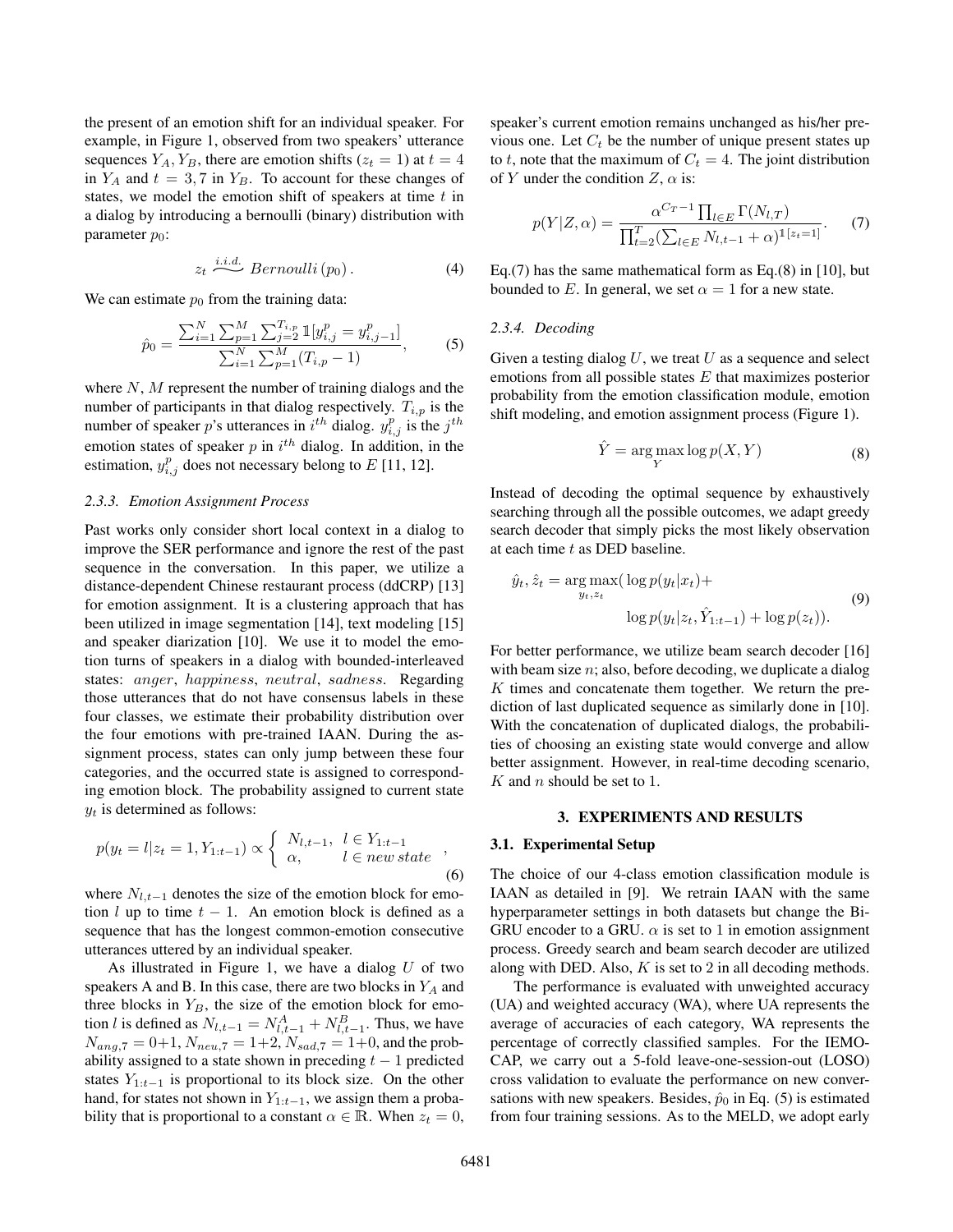| Dataset        | Method                        | $Recall(\%)$ |                  |         |                | $WA$ (%) | $UA(\%)$ |
|----------------|-------------------------------|--------------|------------------|---------|----------------|----------|----------|
|                |                               | Anger        | <b>Happiness</b> | Neutral | <b>Sadness</b> |          |          |
| <b>IEMOCAP</b> | <b>JAAN</b>                   | 72.3         | 64.6             | 52.1    | 79.7           | 65.2     | 67.1     |
|                | $DEDAss + Greedy$             | 74.8         | 55.5             | 46.0    | 71.7           | 59.6     | 62.0     |
|                | $\text{DED}_{Shift}$ + Greedy | 70.8         | 66.2             | 54.6    | 80.5           | 66.3     | 68.0     |
|                | $DED + Greedy$                | 68.7         | 68.8             | 59.5    | 79.5           | 68.0     | 69.1     |
|                | DED + Beam Search $(n = 10)$  | 70.3         | 70.5             | 60.0    | 79.6           | 69.0     | 70.1     |
| <b>MELD</b>    | <b>JAAN</b>                   | 43.8         | 30.8             | 43.4    | 39.8           | 40.8     | 39.4     |
|                | $DEDAss + Greedy$             | 35.5         | 27.8             | 45.9    | 35.1           | 39.8     | 36.9     |
|                | $\text{DED}_{Shift}$ + Greedy | 41.6         | 29.9             | 41.3    | 38.9           | 39.1     | 37.9     |
|                | $DED + Greedy$                | 36.9         | 34.5             | 43.7    | 38.8           | 40.1     | 38.4     |
|                | DED + Beam Search $(n = 20)$  | 40.8         | 29.7             | 49.4    | 41.4           | 43.6     | 40.3     |

Table 2. The performance of using classification module of IAAN with DED using greedy and beam search decoder. We evaluate the performance on the IEMOCAP with LOSO cross validation, and on the pre-defined testing set for the MELD.

stopping criterion by observing the performance on the validation set every 100 training steps, then we predict on the pre-defined testing set. We estimate  $\hat{p}_0$  from training set and conduct DED on testing set. Finally, we evaluate the decoded utterances labeled in the desired emotion set E.

# 3.2. Comparison Methods

To examine the effectiveness of different components of DED, we further present the results of its variants, i.e., decoder with emotion shift only or with emotion assignment only, denoted by  $\text{DED}_{Shift}$  and  $\text{DED}_{Ass}$  respectively. We experimented DED and its variants with two approximate search algorithms: greedy search and beam search decoders. IAAN is used as our vanilla baseline, which includes only short conversational context information. We set beam size  $n$  to 10 in the IEMOCAP. In the MELD, since the performance of IAAN is lower than in the IEMOCAP, we use a larger beam size,  $n = 20$ . Table 2 summarizes the results of different approaches measured in UA and WA.

### 3.3. Result and Analysis

From Table 2, DED+Beam Search performs better than baseline IAAN on both datasets. Specifically, in the IEMO-CAP, DED+Beam Search reaches 69.0% in WA and 70.1% in UA with relative 3.8%, 3.0% improvement over vanilla IAAN. Furthermore, with a simple greedy search decoder, DED+Greedy performs  $69.1\%$ , which obtains an absolute 2% improvement over IAAN in UA measure. In the MELD, DED+Beam Search reaches 43.6% in WA and 40.3% in UA, obtaining a relative 2.8%, 0.9% improvement over IAAN. On the other hand, greedy approach shows no improvement, and falls by 1% in UA. By examining different DED variants, we observe that  $\text{DED}_{Shift}$  performs 6%, and 1% higher UA than DEDAss in the IEMOCAP and the MELD respectively. The proposed DED, i.e., incorporating the assignment process conditioned on a binary indicator  $z_t$  as Eq (7) shown, obtains 1.1%, 0.5% higher UA than DED $_{Shift}$  in both datasets.

The comparison between  $\text{DED}_{Shift}$  and IAAN indicates that by considering the previous predicted emotion state of an individual speaker, a bernoulli distribution can effectively embed the transition information to the 4-class probability distribution. Despite the lower performance observed in  $\text{DED}_{Ass}$ compared with  $\text{DED}_{Shift}$ , the combination of two modules can further improve the performance of  $\text{DED}_{Shift}$ , especially in neutral class. The neutral category can be hardly modeled by IAAN due to lack of apparent emotional characteristics [9, 17, 18]. With the help of emotion shift combined with emotion assignment process, DED is able to rescore the posterior distributions through a dialog based on previous predicted emotion states. However, as reported in Table 2, the effectiveness of DED in the MELD is not as significant as in the IEMOCAP. First, DED relies on a well-performing classifier, due to the poorer performance of IAAN in the MELD (likely caused by the noisy recordings of TV series that include other sound effect), the effect of DED is more limited. Furthermore, as the MELD database is collected from much shorter sequence of dialogs (average length is less than 10 utterances), the ability of DED in properly decoding through long sequence of dialogs is not as obvious as for the IEMO-CAP database (average length is about 50 utterances).

# 4. CONCLUSION

In this paper, we propose a dialogical emotion decoding algorithm that performs emotion decoding in a dialogical manner. Compared with other methods in handling ERC, we can model the emotion flows in a dialog consecutively by combining emotion classification, emotion shift and emotion assignment process together. Our method exhibits outstanding performance on four emotion class UA of 70.1% in the IEMO-CAP. In addition, we evaluate DED on a multi-party dataset MELD, and our proposed DED demonstrates improvement over baseline classification method. Our proposed DED is an inference algorithm with its classification module replaceable with other pre-trained utterance based emotion recognition engines. Our future research directions include investigating the robustness of DED on different emotion engines, modeling the emotion shift with model-based approaches instead of a bernoulli distribution.